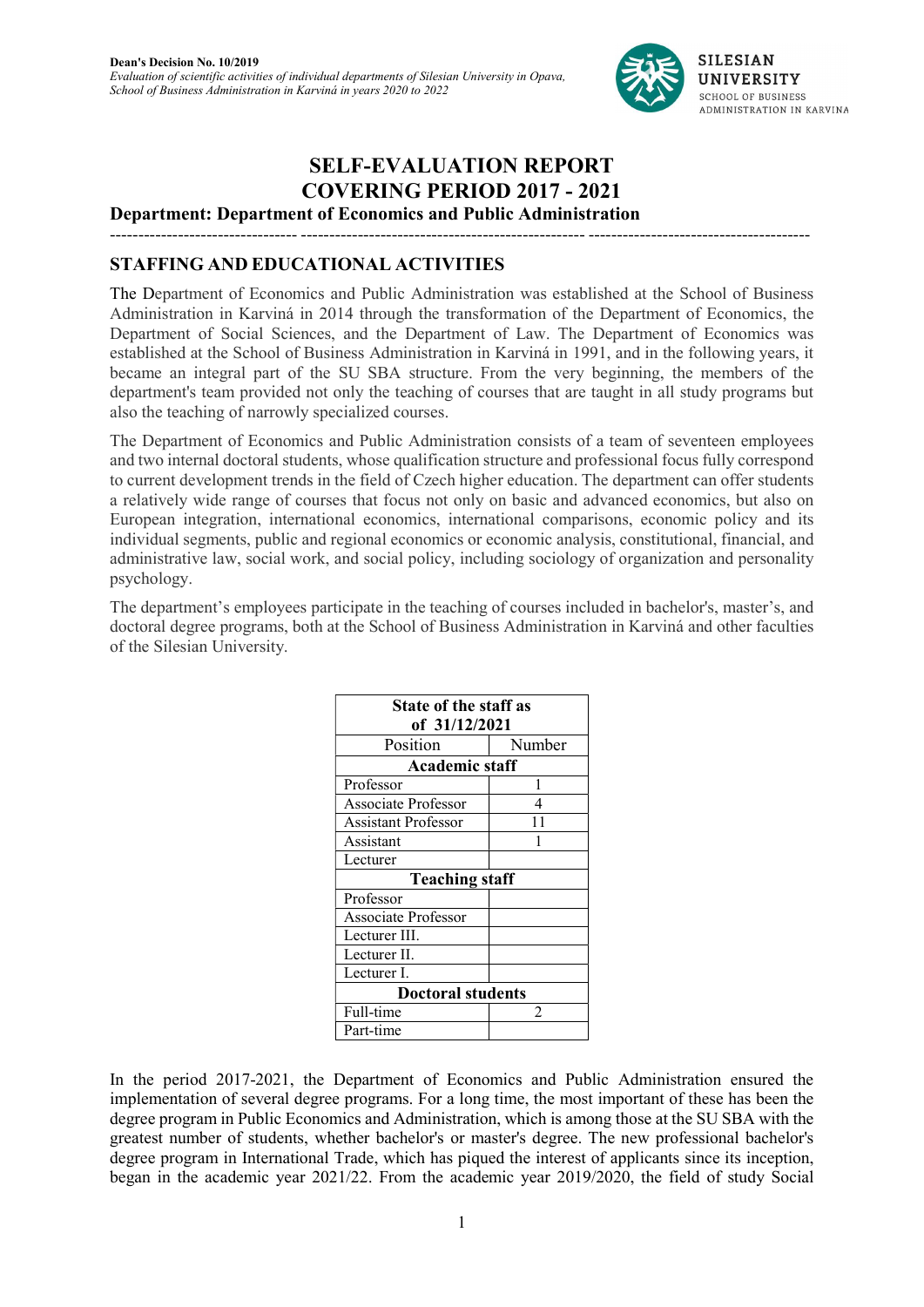

Management was replaced by Social Services Management, which is guaranteed by the Department of Business Economics and Management. However, during the monitored period, gradually teaching in this field of study was coming to an end, which is related to the need to ensure not only its teaching but also a sufficient number of diploma thesis topics. Another field of study that expired during the period was European Integration, where no new students were recruited; however, the last of these students completed their studies in 2017-2019. Due to a lack of student interest in the field of study, teaching in that field was discontinued. Furthermore, as a result of CR's membership in the EU, the field gradually lost its importance, as the issue of the functioning of the European Union was gradually integrated across the faculty's courses.

| $1st$ -year students 2017-2021         |           |      |    |      |           |      |           |      |           |      |
|----------------------------------------|-----------|------|----|------|-----------|------|-----------|------|-----------|------|
| Period                                 |           | 2017 |    | 2018 |           | 2019 |           | 2020 |           | 2021 |
| <b>Fields of study</b>                 | <b>BA</b> | MA   | BA | МA   | <b>BA</b> | MA   | <b>BA</b> | MA   | <b>BA</b> | MA   |
| Public economics and<br>administration | 97        | 59   | 62 | 54   | 53        | 37   | 95        | 83   | 85        | 50   |
| International trade                    |           |      |    |      |           |      |           |      | 113       |      |
| Social management                      | 43        |      | 26 |      | 29        |      | 21        |      |           |      |
| European integration                   |           |      |    |      |           |      |           |      |           |      |

The graduation success rate (the ratio of graduates to enrolled students) in degree programs is not very high, ranging between 30 and 50% in individual years. Then the master's degree is significantly higher than the bachelor's degree. This is mainly due to the high drop rate in the first two years of study when students are subjected to high demands according to the requirements of the institutions where graduates find employment after graduation. Good employability on the labour market for graduates is one of the goals that the SU SBA sets and achieves, despite the region's long-term high unemployment rate.

| <b>Graduates 2017-2020</b>             |           |      |           |      |           |      |           |      |           |      |
|----------------------------------------|-----------|------|-----------|------|-----------|------|-----------|------|-----------|------|
| Period                                 |           | 2017 |           | 2018 |           | 2019 |           | 2020 |           | 2021 |
| <b>Fields of study</b>                 | <b>BA</b> | MA   | <b>BA</b> | МA   | <b>BA</b> | МA   | <b>BA</b> | MA   | <b>BA</b> | MA   |
| Public Economics and<br>Administration | 38        | 48   | 23        | 34   | 21        | 24   | 29        | 25   | 23        | 25   |
| International Trade                    |           |      |           |      |           |      |           |      |           |      |
| Social Management                      | 11        |      | 8         |      | Q         |      | 6         |      | 9         |      |
| European Integration                   | 5         |      |           |      |           |      |           |      |           |      |

In addition to teaching courses within the mentioned degree programs, members of the department teach several faculty-wide courses that are taught across all degree programs taught at the SU SBA, including degree programs taught in English. This is due to their relatively high direct teaching load in individual semesters, which represents, for example, 12-15 hours per week for assistant professors who work fulltime in the department. Teaching obligations are supplemented by obligations arising from the administration of qualification theses, of which there are approximately 100 per year on average. The scope of teaching obligations has a significant negative impact on the activities of department members in the field of scientific research and project activities, where the department does not fully exploit the potential provided by its staff composition. This is then related to the scope and quality of many department members' publishing activity.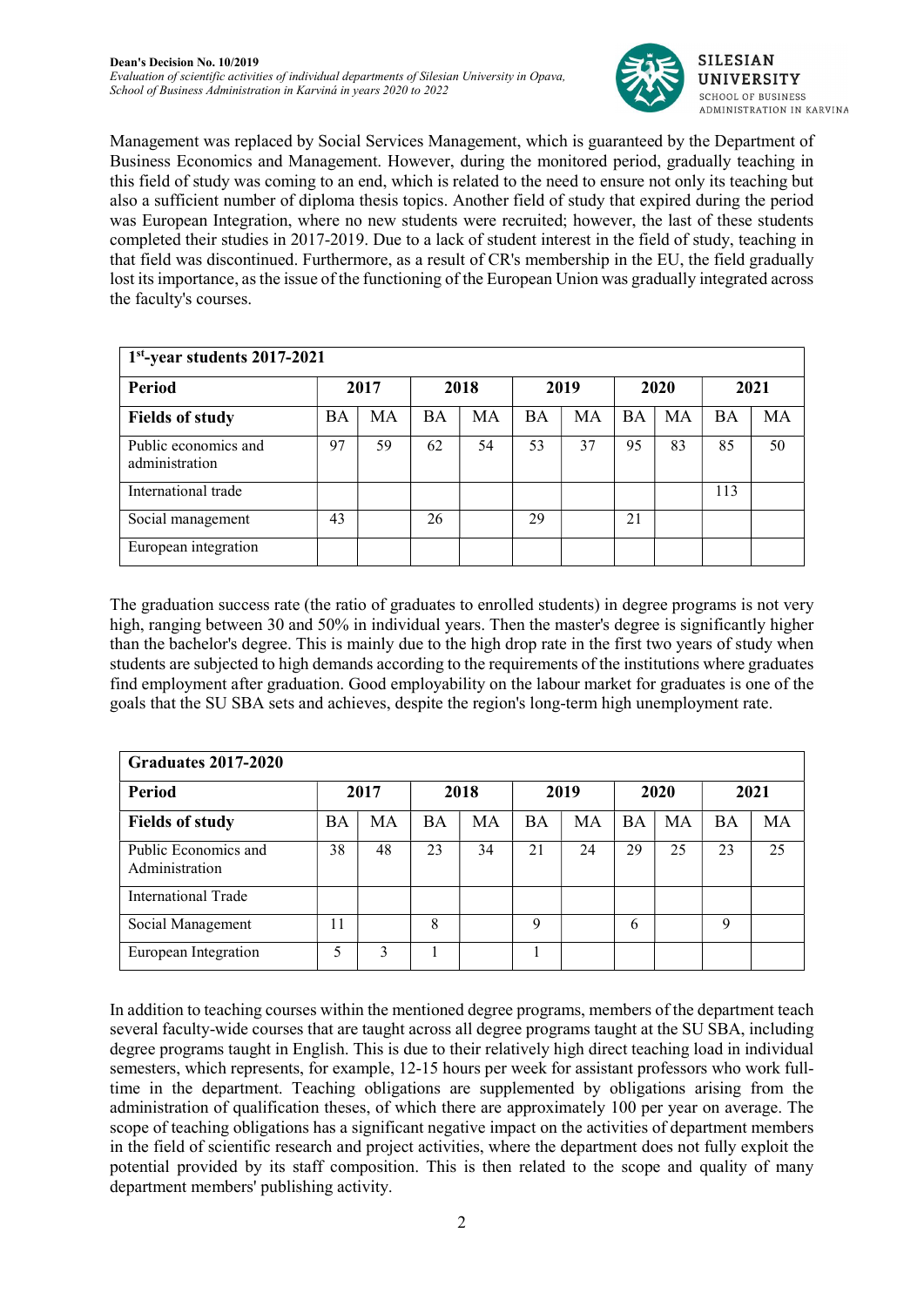

### FOCUS OF SCIENTIFIC AND RESEARCH ACTIVITIES

The scientific research activities of the Department of Economics and Public Administration have long been aligned with the framework theme 'Macroeconomic aspects of the Czech economy and the role of public administration in the globalized economy', which is based on the professional focus of the members of the department and the nature of the degree programs and courses whose teaching is guaranteed by the department. During the period under consideration, academics concentrated on three areas of scientific research, namely:

- Economic aspects of public administration
- Legal and social aspects of public administration
- Economic policy in the global economy

The first area focuses on municipal financing and budgetary stability, the use of smart technologies in municipal development, and the issue of financing higher education as an important factor in the development of municipalities, cities, the region, and the state. Last but not least, the emphasis was on dealing with problematic localities, known as brownfields, which are a problem for several municipalities in the Czech Republic.

The second area is covered, for instance, by projects that investigate social security systems in the Czech Republic and other Central and Eastern European countries, as well as the leisure activities of the senior population in Karviná and its surroundings.

The last area of research includes the study of the main macroeconomic and microeconomic factors influencing the position of the Czech economy within the world economy and especially within the economy of the European Union. This is followed by research on the main factors of competitiveness and regional development, both at the macro and micro levels. Last but not least, the department focuses on the functioning of the labour market.

#### LEVEL OF SCIENTIFIC AND RESEARCH ACTIVITIES

The level of scientific and research activities of the Department of Economics and Public Administration reflects, among other things, the publication activity of their staff. During the monitored period 2017- 2021, the department produced four monographs, most of which focused on economic policy issues. Academic staff also contributed to the creation of several monographs by submitting their work as authors of individual chapters, depending on their area of expertise.

Until 2020, articles in conference proceedings, particularly those listed in the Web of Science database, dominated the department's publishing activities. In 2021, there was a significant decrease in this direction, due to a decrease in the number of conferences as a result of the COVID-19 epidemic. At the same time, the lower interest in these types of publications reflects the fact that these publications are given little significance in the Czech Republic's evaluation of scientific research activities. In accordance with the School of Business Administration's strategy, the department also assists doctoral students and young beginning academics in presenting the results of their scientific and research activities at conferences in the Czech Republic and, more importantly, abroad. As a result, they should gain the necessary experience in defending the findings of their scientific work, as well as feedback from professional circles for future improvements.

Since 2017, the evaluation of scientific and research activities in the CR has placed a strong emphasis on publication outputs in scientific journals, particularly those with an impact factor and indexed in the Scopus database. The School of Business Administration's efforts to encourage employees to publish in these journals are also in line with this. This is reflected in the gradual increase in the number of articles published in foreign impact and Scopus journals. Over a 5-year period, the department can report on 9 articles published in journals with an impact factor and 21 articles published in journals in the Scopus database. 23 articles were published in other journals that were indexed in databases such as ERIH +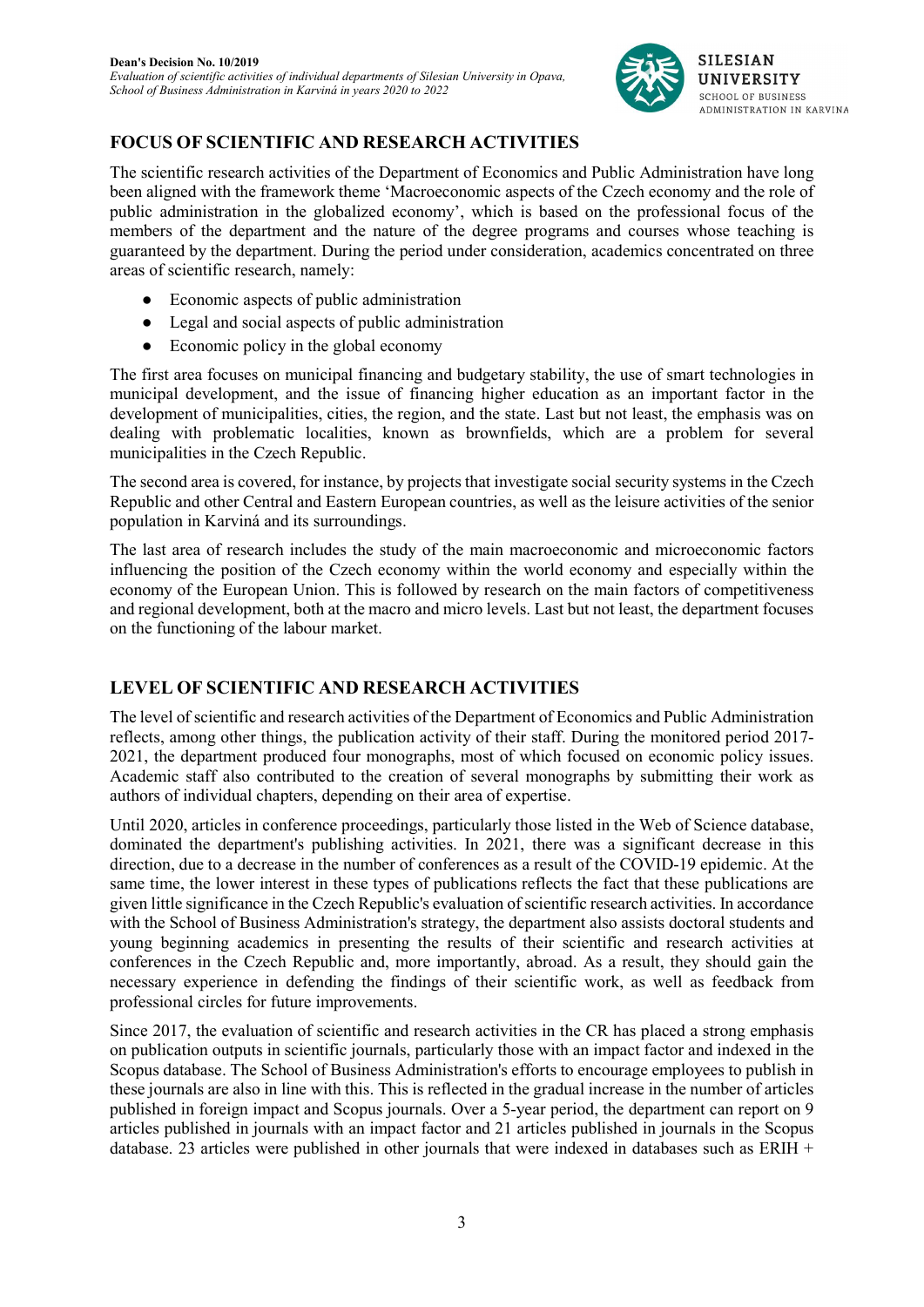

and Web of Science. As a result, it is apparent that 55% of the 54 articles published in scientific journals were published in impact and Scopus journals.

|                | <b>Publications</b>                                                  | 2017           | 2018     | 2019           | 2020           | 2021           |
|----------------|----------------------------------------------------------------------|----------------|----------|----------------|----------------|----------------|
| 1              | Monograph $(B)$                                                      | $\mathfrak{D}$ | $\theta$ | $\mathfrak{D}$ | $\theta$       | $\theta$       |
| $\overline{2}$ | Chapter in monograph (C)                                             | $\Omega$       | 4        | 1              | 1              | $\Omega$       |
| $\overline{3}$ | Article in the scientific journal<br>with impact factor (Jimp)       | 1              | 2        | $\Omega$       | $\overline{2}$ | $\overline{4}$ |
| $\overline{4}$ | Article in the scientific Journal<br>listed in Scopus Database (Jsc) | 6              | 5        | $\overline{4}$ | 1              | 5              |
| 5              | Article in other scientific journal<br>(Just)                        | 3              | 6        | 3              | 7              | 4              |
| 6              | Article in Conference<br>Proceedings (D)                             | 21             | 21       | 14             | 18             | 9              |

If we exclude monographs and chapters from monographs, the Department of Economics and Public Administration reports a total of 137 publication outputs from 2017 to 2021. This is because the department has an average of 17 academic staff members at the given time, two of whom work parttime, and two doctoral students can be considered an adequate number. In particular, given that during this time away from teaching, almost all academic staff were involved in the development of distance learning aids, which were required for the successful accreditation of new degree programs. However, the fact that only a small group of 6 to 7 academic staff members are involved in the department's best outputs, which are published in impact and Scopus journals, appears to be a problem.

The Department of Economics and Public Administration holds an international scientific conference on 'Economic and Social Challenges of the European Economy' on a regular basis to support its research activities. The conference reflects the current problems of the European and global economies from an economic and social perspective. A hundred participants, mostly from Central European countries, attend the conference regularly. Proceedings are regularly listed in the Web of Science database.

#### SCIENTIFIC PROJECTS

Scientific research projects are one of the fundamental mechanisms for funding science and research in the Czech Republic. At the same time, they are an important qualitative indicator in evaluating both the university's research activities and the research activities of individual academic staff. We categorize projects as internal or external, depending on the source of funding. Internal research projects at the School of Business Administration include those supported by the Internal Grant System or the Student Grant Competition, for example. Among the external research projects are those that have received funding from the Czech Republic's Grant Agency, the Czech Republic's Technology Agency, Ministries, the Moravian-Silesian Region, and various European Union funds.

Involvement in the solution of these projects, particularly external ones, is critical in the Czech Republic in terms of obtaining accreditations of study programs and academic staff career development. As a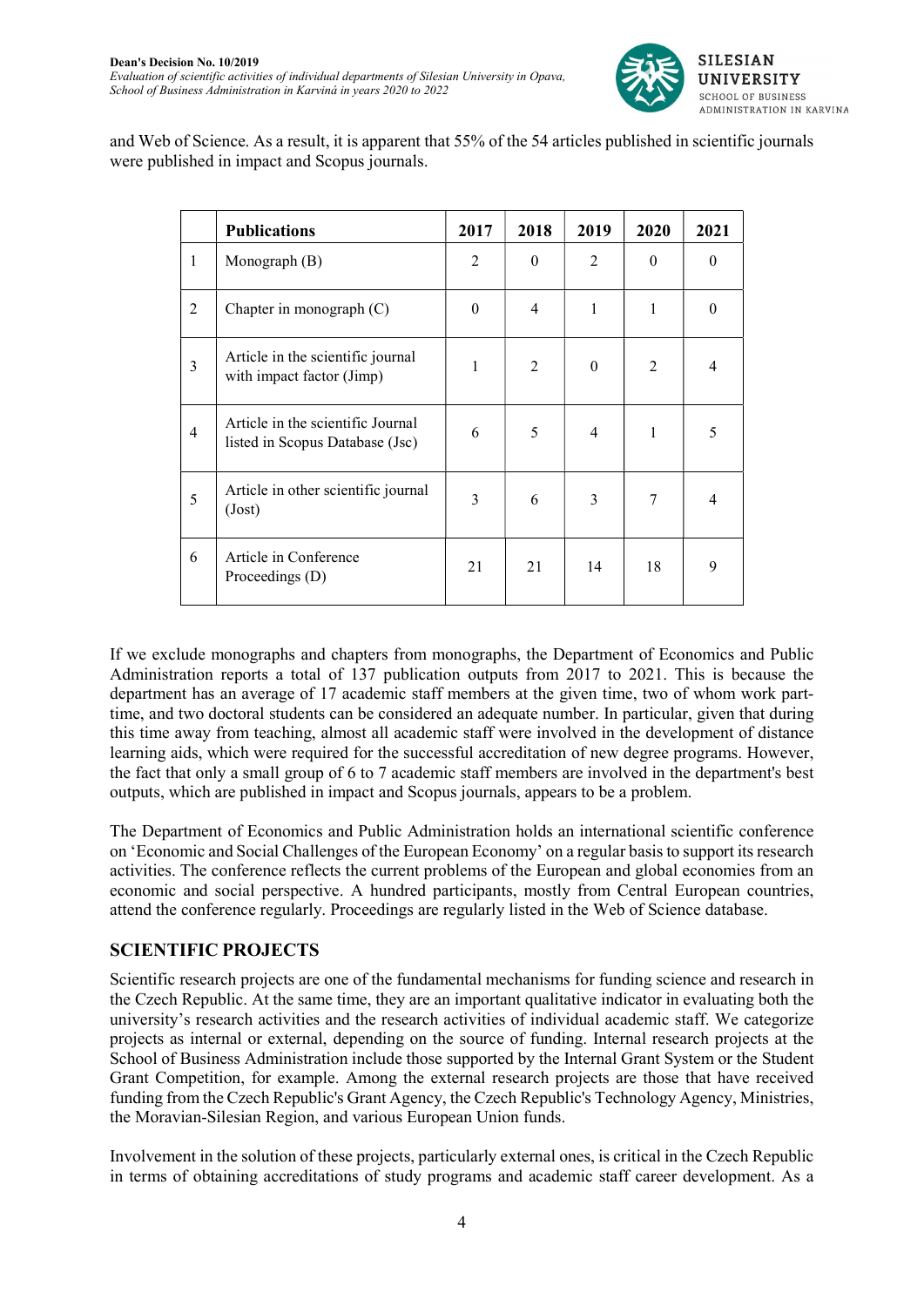

result, it appears that the majority of the department's staff, including doctoral students, became involved in their solution during the period under consideration. During these five years, the department completed 11 research projects, five of which were external.

Several publications were created in connection with the completion of these projects, be they monographs, papers at international conferences, or articles in indexed journals. Doctoral students' active participation in their solution appears to be vital as well, as they gain much-needed experience in scientific research activities, with the results of these studies subsequently used for dissertation elaboration.

The fact that nearly half of these projects are external in nature is a positive; many universities, institutions, and companies, both in the Czech Republic and abroad, collaborate on many projects (for example, Smart technologies for the improvement of quality of life in cities and regions or EUREGIO-INFO). In addition, the department was able to secure the first project funded by the Technology Agency of the Czech Republic for the entire School of Business Administration. Due to the high level of interest shown by universities and other research organizations in supporting projects within this agency, the proposed project has a 15% chance of being funded.

| <b>Projects financed from external sources</b> |                |                                                                                           |                                                         |                        |  |  |  |  |
|------------------------------------------------|----------------|-------------------------------------------------------------------------------------------|---------------------------------------------------------|------------------------|--|--|--|--|
| <b>Source</b>                                  | Time<br>period | <b>Project Title</b>                                                                      | Co-/Investigator                                        | Registration<br>number |  |  |  |  |
| Czech<br>Technological<br>Agency               | $2021 - 2022$  | Assessment of the impact of the<br>system changes in a university<br>education since 2016 | Pavel Tuleja<br>Michal Tyrdoň                           | TITSMSMT933            |  |  |  |  |
| Moravian<br>Silesian<br>Region                 | 2018-2021      | Support for talented doctoral students<br>at the Silesian University in Opava             | Petra Chmielová                                         | 00449/2019/RRC         |  |  |  |  |
| Moravian-<br>Silesian<br>Region                | 2019-2022      | Support for talented doctoral students<br>at the Silesian University in Opava             | Radka Kubalová                                          | 06732/2019/RRC         |  |  |  |  |
| Ministry of                                    | 2019-2022      | Smart technologies for the                                                                | Jan Nevima                                              | CZ.02.1.01/0.0/0.0/    |  |  |  |  |
| Education,<br>Youth and<br><b>Sports</b>       |                | improvement of quality of life in<br>cities and regions.                                  | Marian Lebiedzik<br>Ingrid Majerová<br>Kamila Turečková | 17 049/0008452         |  |  |  |  |
| Ministry of                                    | 2021-2023      | <b>EUREGIO-INFO</b>                                                                       | Marian Lebiedzik                                        | CZ.11.4.120/0.0/0.0    |  |  |  |  |
| Regional<br>Development                        |                |                                                                                           | Ingrid Majerová<br>Karin Gajdová                        | /20 032/0002847        |  |  |  |  |

| Projects financed from internal sources (university sources) |                |                                          |                         |                        |  |  |  |  |
|--------------------------------------------------------------|----------------|------------------------------------------|-------------------------|------------------------|--|--|--|--|
| <b>Source</b>                                                | Time<br>period | <b>Project Title</b>                     | $Co-$ /<br>Investigator | Registration<br>number |  |  |  |  |
| Student Grant                                                | $2015 - 2017$  | Influence of Selected Macroeconomic      | Ingrid Majerová         | SGS/13/2015            |  |  |  |  |
| Competition                                                  |                | and Microeconomic Determinants on the    |                         |                        |  |  |  |  |
|                                                              |                | Competitiveness of Regions and Firms in  |                         |                        |  |  |  |  |
|                                                              |                | Countries of the Visegrad Group Plus     |                         |                        |  |  |  |  |
| <b>Student Grant</b>                                         | $2016 - 2019$  | 13/2015Brownfields in urban and rural    | Stanislav Martinát      | SGS/21/2016            |  |  |  |  |
| Competition                                                  |                | space: geographic, economic, historical, |                         |                        |  |  |  |  |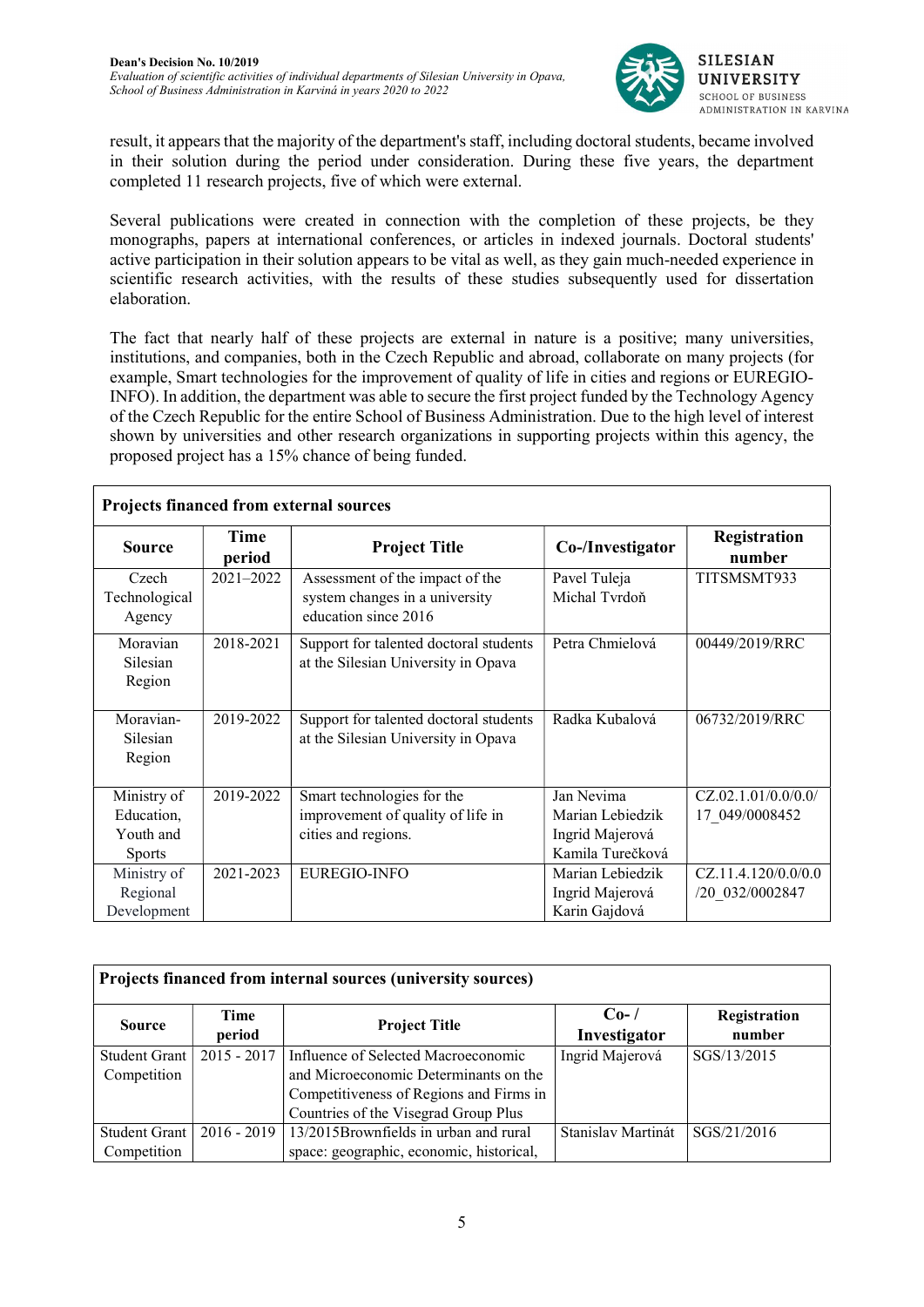

|                      |               | legal contexts and their importance for     |                  |             |
|----------------------|---------------|---------------------------------------------|------------------|-------------|
|                      |               | regional development (BURAN)                |                  |             |
| Student Grant        | $2019 - 2020$ | Brownfields in urban and rural space:       | Kamila Turečková | SGS/20/2019 |
| Competition          |               | geographic, economic, business and          |                  |             |
|                      |               | public administrative contexts and their    |                  |             |
|                      |               | importance for regional development         |                  |             |
|                      |               | (BURAN 2)                                   |                  |             |
| <b>Student Grant</b> | 2021          | Comparison of social security systems in    | Ivona Buryová    | SGS/13/2021 |
| Competition          |               | the V4 countries with a focus on family     |                  |             |
|                      |               | policy.                                     |                  |             |
| <b>Student Grant</b> | $2021 - 2022$ | The tools of the public sector for the      | Jaroslav Škrabal | SGF/7/2020  |
| Foundation           |               | strengthening of the regeneration           | Petra Chmielová  |             |
|                      |               | potential of brownfields in the area of the |                  |             |
|                      |               | Czech Republic                              |                  |             |
| <b>Student Grant</b> | $2021 - 2022$ | Consumer decision making in the             | Radka Kubalová   | SGF/6/2020  |
| Foundation           |               | presence of context effects and brands      |                  |             |

In addition to scientific research projects, the department also carried out several applied research projects. The most significant of these was a Moravian-Silesian Region-funded project called 'Creation of methodology and tools for monitoring the financial health of municipalities', which was carried out in 2017 and 2018. The project's goal was to develop a comprehensive and simple methodology for assessing municipalities' financial health, which would be freely available on the websites of the School of Business Administration and the Moravian-Silesian Region. The aforementioned software allows municipal and city representatives to determine the state of a municipality's financial health using clearly defined and interpretable indicators. The main benefit of the project is that it raises municipalities' and cities' awareness of their financial health and the risks associated with further irresponsible management.

Another project focused on community research, this time on leisure activities for seniors in the Karviná region. The project was carried out in collaboration with the statutory city of Karviná, and its goal was to assess seniors' awareness and preferences for leisure activities in the Karviná region. A secondary goal of the study was to determine the financial costs of selected leisure activities for the senior population. The study's findings provided the public administration with more information about senior leisure activities and the desires of seniors in this area.

Other community research was conducted in 2017 in collaboration with the statutory city of Karviná. In the first case, a qualitative study of all organizations providing social services was conducted; in the second, a quantitative study was conducted in the field of citizen information about social services in Karviná.

During the years 2018-2019, the department was involved in the project 'Research of conditions for small and medium-sized enterprises in the town of Karviná', which included a comprehensive analysis of the macro and microenvironment, as well as the evaluation of a questionnaire survey and SWOT analysis. The findings of the study helped the city develop a suitable support system for small and medium enterprises in Karviná.

Members of the department also contribute to the development of municipal and city development strategies in our region as part of the activities of the Institute of Interdisciplinary Research, which provides these services to municipalities. These are strategic plans, marketing strategies, and updates for approximately 5 municipalities and cities in the Moravian-Silesian region during this period.

## NATIONAL AND INTERNATIONAL COOPERATION

The Department of Economics and Public Administration collaborates with other universities and entities in the Czech Republic and abroad, both for scientific research and educational purposes. The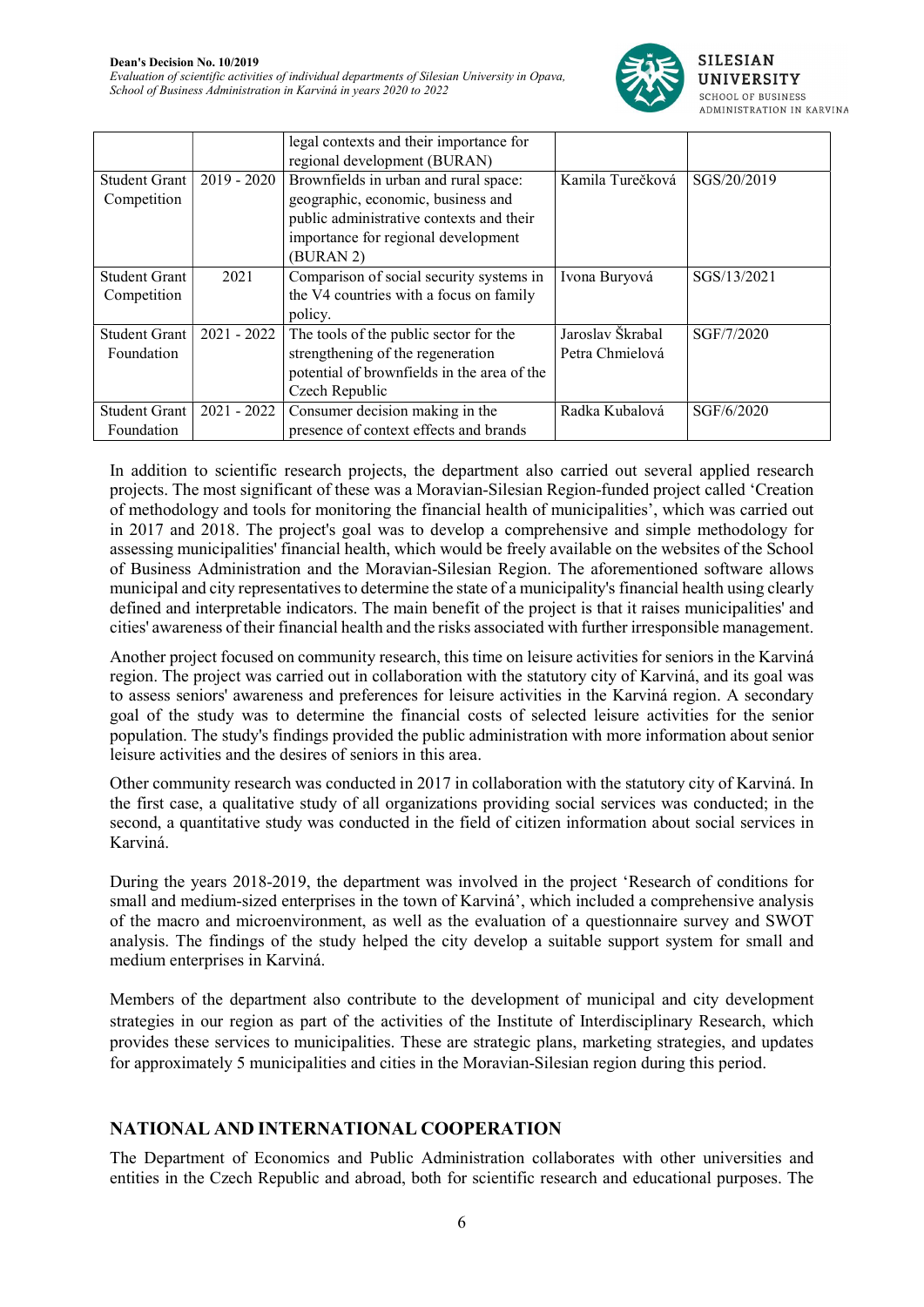

department is part of a network of cooperating departments that teach economics and public administration in economically oriented faculties in the Czech Republic and Slovakia. Every year, representatives of departments gather for joint seminars to discuss the content and methods of teaching economic courses and public administration courses. In addition, mutual cooperation in the fields of scientific research and publishing is addressed here. The joint monograph 'Selected Chapters from Public Administration and Regional Development', for example, is one of the outputs of this cooperation and was published in collaboration with colleagues from the Department of Public Economics and Regional Development, Faculty of Economics, Matej Bel University in Slovakia. These regular meetings are attended by more than a dozen departments from various Czech and Slovak universities.

Specific examples of cooperation in the period 2017-2021:

- The department collaborates closely with the University of Ostrava, the project's main bearer, and the German Fraunhofer Institute for Industrial Engineering IAO on the project 'Smart technologies for the improvement of quality of life in cities and regions.'
- Associate professor Jan Nevima collaborates with the Czech Technological Agency as a professional expert in evaluation of the projects within Beta 2 Programme.
- In 2021, members of the department participated in a development project (funded by the Czech Ministry of Education) called 'CRP18 + Distance Education as a Tool for University Development', which included 25 Czech universities. The project aimed to improve the professional knowledge of university staff in the field of distance education and blended learning, with a key component being the transfer and application of experience and best practices among participating universities.
- Long-term collaboration with Matej Bala University's Faculty of Economics in Banská Bystrica, Slovakia. We analyze the impact of creative actors on regional development and develop the Smart City concept with members of the Department of Public Economics and Regional Development. In this area, primary research is being conducted to determine the efficacy and suitability of incorporating smart public goods into the public spaces of cities and municipalities in the Czech Republic and Slovakia.
- Long-term collaboration with the Polish Faculty of Management at Rzeszów University of Technology, which resulted in the establishment of a joint 'Student Seminar on Management and Financial Issues' in 2016, where students present the results of their research and professional activities. The seminar is held twice a year and is regularly attended by students from up to ten different countries. An international expert commission evaluates their work, and the best are recognized.
- Cooperation with the Polish WSB University, Dabrowa Górnicza, is taking place as part of the 'EUREGIO-INFO' project solution.
- Cooperation with the University of Economics in Wrocław was also initiated in 2021. The project 'Impact of COVID-19 on international trade as a new challenge in vocational education of university students' was funded by the Operational Program Interreg V-A CZ-PL and will be addressed jointly beginning in 2022.
- Cooperation is developing with the University of Information Technology and Management in Rzeszów (Poland). As part of this cooperation, members of the department participate in conferences and seminars organized by both institutions, as well as in the review of conference proceedings or published journals.
- The department collaborated with the Faculty of Economics of VŠB-TU Ostrava and PRIGO University in organizing international conferences. At the same time, department members participate in state final exams, state doctoral exams, qualification thesis defences, as well as assessment preparation at these universities.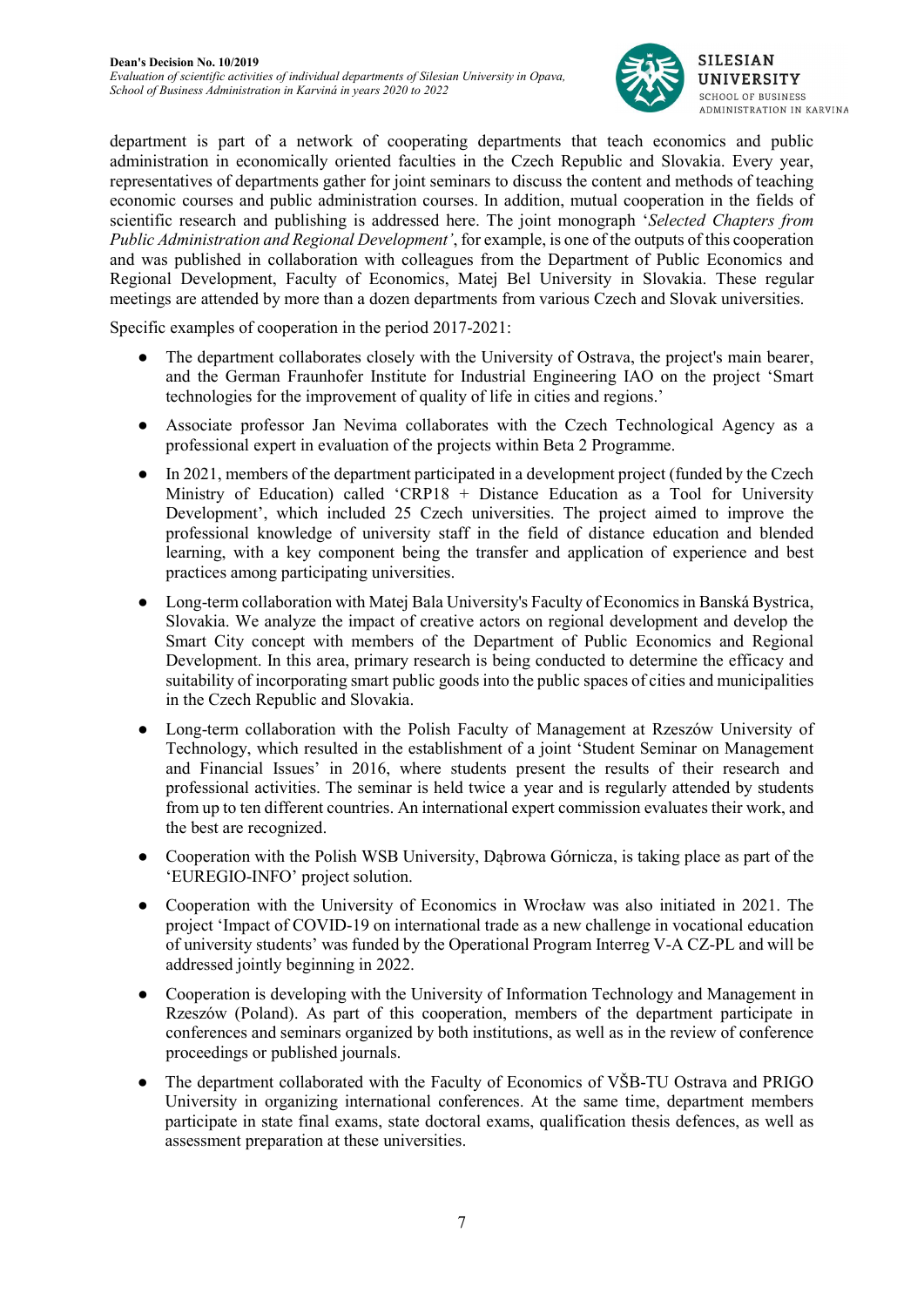

● In recent years, the School of Business Administration has been cooperating intensively with Chinese universities, in which the Department of Economics and Public Administration and its members are actively involved. Firstly, from October to November 2019, the internship of one department member took place in China, specifically at Lanzhou University of Finance and Economics, where Dr. Majerova taught macroeconomics and business English. Cooperation with this university is currently ongoing in the form of publishing activities. Secondly, the publishing business is also being developed with another Chinese university, Shanxi University of Finance and Economics, School of International Trade, Taiyuan City.

The department collaborates with the Laboratory of Economics at University of Orleans in France. In the years 2015 to 2019, an individual contract of doctoral student Michaela Horúcková, the so-called Cotutelle, financed by the French Embassy in the Czech Republic, was implemented on the basis of an Agreement on International Joint Dissertation between the University of Orleans in France and Silesian University in Opava. This dissertation was defended successfully in September 2019.

## SOCIAL IMPORTANCE OF SCIENTIFIC AND RESEARCH ACTIVITIES

The Department of Economics and Public Administration's scientific research activities are strongly oriented towards the field of public administration due to the degree programs guaranteed by the department at the faculty. Simultaneously, emphasis is placed on the fact that the implemented research's results and findings are applicable in practice and usable, particularly for entities of state administration and self-government in their activities and decision-making. The department seeks to engage in projects and research whose outcomes contribute to improving the quality of life in cities, municipalities, and regions, for example, by utilizing and implementing new modern smart technologies in public services for citizens, ecology, and health care. There is also a significant social impact in the case of projects involving the evaluation of financial health and long-term sustainable financing of municipalities, as well as the remediation of brownfields on their territory. Social-oriented projects, which are primarily concerned with investigating the living conditions of the senior population in cities, their activities, and the need for social services provided to these people by municipalities, cities, or non-profit organizations, help to improve their lives in society. A significant social impact can also be expected from the project, which the department has been working on with Proces company - Centre for Municipal and Regional Development, plc since 2020. This project focuses on tertiary education and the impact assessment of systemic changes in higher education since 2016. The findings of the project should assist the Ministry of Education, Youth, and Sports and the Czech Republic's government in making further changes in this area to improve the functioning of tertiary education in the Czech Republic so that it is as competitive as possible not only in Europe but also globally.

#### COOPERATION OF THE DEPARTMENT WITH THE APPLICATION SPHERE

As stated previously, the Department of Economics and Public Administration focuses on scientific research activities whose outcomes can be applied in practice. As a result, within individual projects, they collaborate with several entities in the application sphere. These entities then incorporate some of the project activity's outcomes into their operations. The outcomes of projects arising from the project for entities of state administration and self-government are made available to the general public for use.

The department's goal is to make graduates of the degree programs for which it is the guarantor competitive in the labour market. As a result, they try to involve representatives of potential employers of these graduates early in the preparation and accreditation process, so that they can take into account their specific requirements for the graduate's profile and the content of the study itself. The experts of institutions and businesses (practice) are then brought into the classroom to transfer their professional knowledge and practical experience to the teaching of individual degree programs. During their studies, students also complete professional internships in a variety of institutions and companies, and the department works hard to ensure that the diploma and bachelor's theses that they process before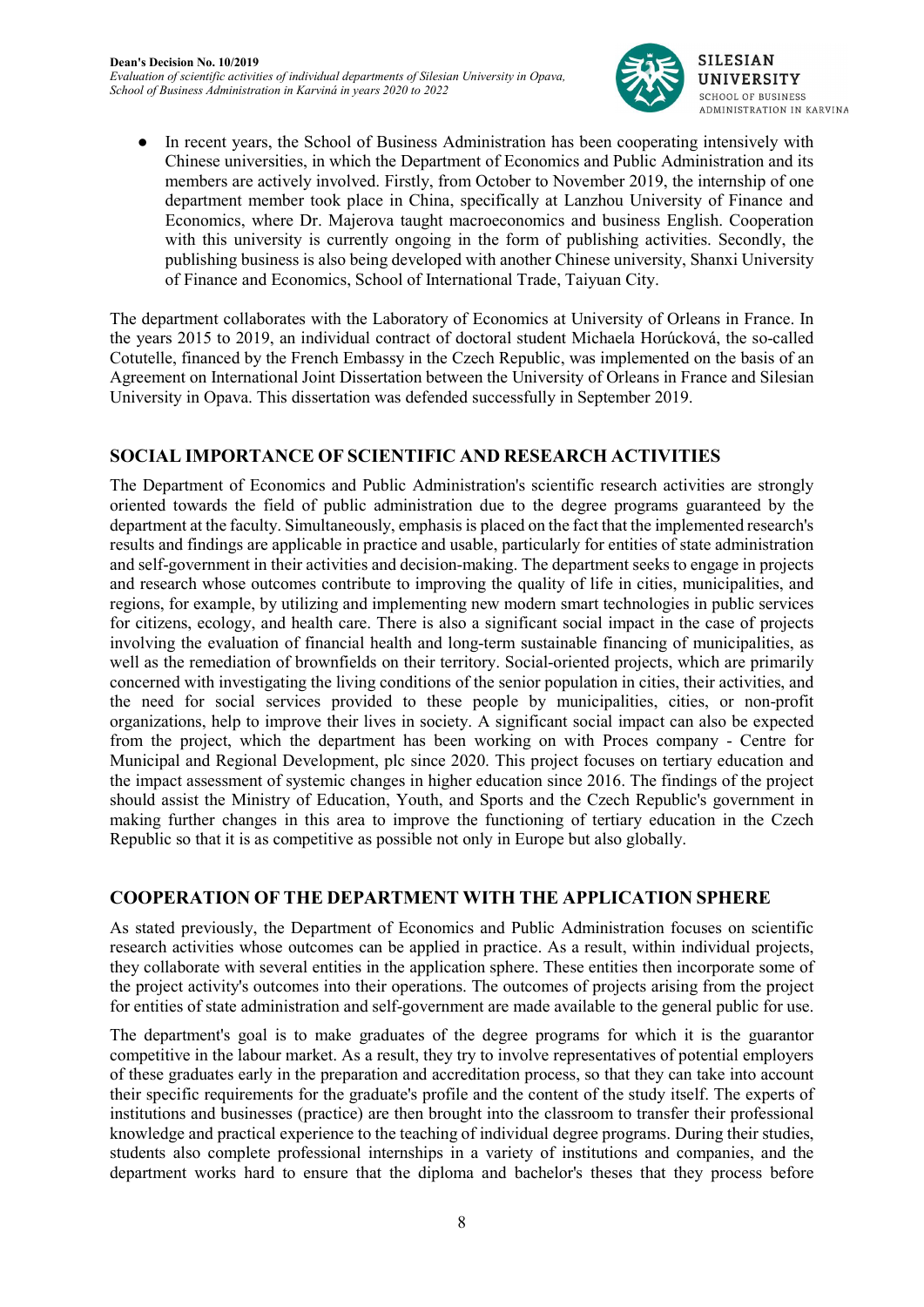

graduation are linked to the professional internship being done. As a result, there is an effort to ensure that the opponents of these qualification theses are experts from practice. In this manner, the department attempts to obtain critical feedback on the content and quality of teaching that it implements within the individual degree programs.

Below are some specific examples of cooperation with the application sphere:

- During the software update, there was and still is close cooperation between the department and the Moravian-Silesian Region under the Moravian-Silesian Region grant 'Creation of methodology and tools for monitoring the financial health of municipalities' (2017-2018), where a methodology for assessing the financial health of municipalities and cities was developed, including freely available software for municipalities and the city for its evaluation.
- The INTERREG CZ-PL grant 'EUREGIO-INFO' includes collaboration with the Czech Republic's Regional Association of Territorial Cooperation Cieszyn Silesia / Cieszyn-Silesia and Poland's Association for Regional Development and Cooperation 'Olza'. The study focuses on assessing the impact of the COVID-19 pandemic on the labour market, education, healthcare, public administration, tourism and leisure activities in the Cieszyn Silesia border region.
- The department collaborates closely with Proces company Centre for Municipal and Regional Development, plc in the preparation and implementation of the project financed by the Czech Technological Agency TITSMSMT933 'Assessment of the impact of system changes in university education since 2016'. The project's goal, as previously stated, is to assess the effects of system changes in higher education in the Czech Republic since 2016.
- The department collaborates with several major companies not only from the region as part of the project 'Smart technologies for the improvement of quality of life in cities and regions', which aims, among other things, to support the intensification of long-term cross-sectoral cooperation between research and application sphere in the thematic field of SMART technologies usable for improving the quality of life of citizens in the development of cities and regions: ARRIVA MORAVA a.s., ČEZ ESCO, a.s., BeePartner, a.s., Moravian-Silesian Innovation Center, a.s., AutoCont, a.s. or Agel, a.s.
- The statutory city of Karviná is an important partner for the department, where several projects have been implemented in collaboration and for their needs in the field of community research, the needs of seniors, the quality of services for them, and researching the city's business environment and addressing the issue of brownfields, of which there are many in the city.
- Cooperation is developed with companies such as BONATRANS GROUP, a.s., ArcelorMittal Tubular Products Karviná, a.s., Lazně Darkov, a.s., and several other important export companies from the region during the preparation and implementation of the degree program in International Trade. Representatives of the state administration and local government, as well as representatives of municipalities and towns from the region, are involved in teaching during the implementation of the Public Economics and Administration degree program.

The School of Business Administration also tries to support the departments' activities by entering into collaboration agreements with external entities, i.e., partners. This collaboration, or partnership, can be strategic, in which the faculty collaborates with companies in a variety of areas, beginning with joint research, organizing various joint events, or involving representatives of these companies in teaching, or professional, in which the cooperation primarily focuses on ensuring the implementation of degree programs and student education.

The department's employees participate in the work of various bodies and committees at the national, regional, and municipal levels: